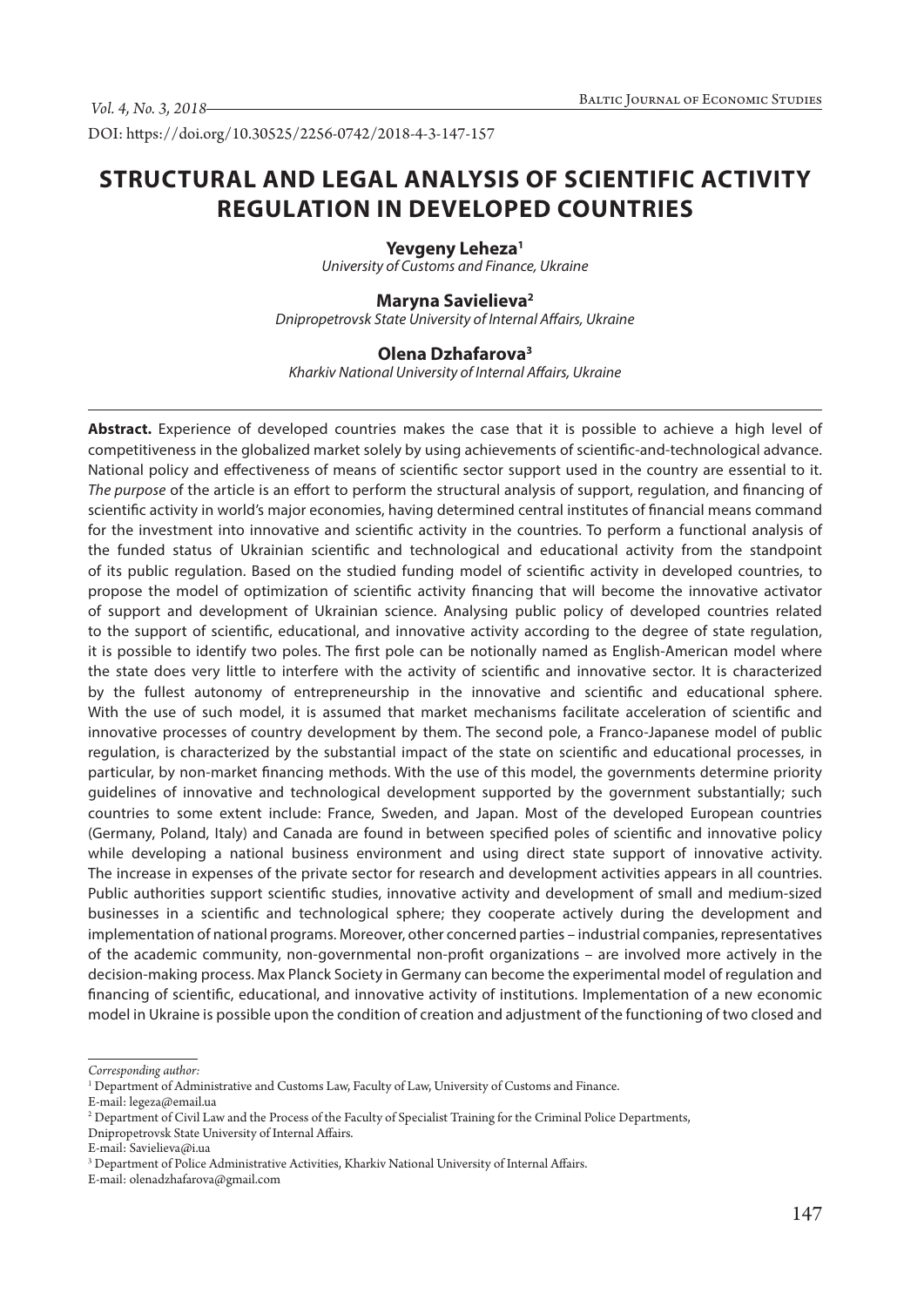related engineering processes: innovative and productive: education-science-production-market; investment. The following may be classified as top priorities of development of scientific and technological activity in Ukraine: prevention of arrival of earlier and inefficient technologies; facilitation of application of state-of-the-art highly efficient technologies, development of scientific potential and human resourcing; arrangement of conditions for extension and expansion in the number of innovative structures (technology parks, technopolis, business incubators, innovation centres, innovative exchange markets).

**Key words:** regulation of scientific activity, funding model, English-American model, Franco-Japanese model, Canadian model, R&D of Ukraine, science financing, Max Planck Society.

**JEL Classification:** H52, H60, I20, I28, K10

#### **1. Introduction**

Current stage of world economy's development is characterized by accelerated paces of scientific-andtechnological advance and increasing intellectualization of prime production factors. Under these circumstances, the development of productive forces is carried out upon the condition of close cooperation of science and up-to-date technologies; creation and implementation of innovations is prime success factor of state in presentday conditions. Experience of developed countries makes the case that it is possible to achieve a high level of competitiveness in the globalized market solely by using achievements of scientific-and-technological advance. National policy and effectiveness of means of scientific sector support used in the country are essential to it. The efficiency of implementation of innovative changes in Ukraine depends directly on an understanding of market laws, the highest consistency of economic mechanisms of effective use of innovative capacity.

Scientific sphere reform provides a range of structural transformations of the system of science organization and functioning in Ukraine relating to academic and branch scientific institutions and higher education establishments. The state can influence on social and economic and other processes in the society, to regulate social and economic relations by means of scientific activity management.

#### **2. Recent research and publications analysis**

Problems of public regulation of scientific and scientific and technological activity and mechanisms of science financing were reviewed in papers of scientists and experts, in particular: E. Brooking, M.P. Butko, O.B. Butnik-Siverskyi, V.M. Heiets, J. Galbraith, D. Duffy, A.O. Diehtiar, L. Edvinsson, A.H. Zharinova, S.M. Illiashenko, V.L. Inozemtsev, B.B. Leoniev, L. Malone, L.H. Melnyk, V.P. Semynozhenko, T. Stuart, A. Toffler, A.A. Chukhno, S.M. Shkarlet. Scientists made a significant contribution to the study and analysis of theoretical and practical aspects of scientific and scientific and technological activity. The attention in published papers is given to developments of the concept of scientific and technological policy, forms and methods

of science financing, state of the art and main trends in the future; certain papers cover the experience of foreign countries in the formation of the funding model.

## **3. Identification of unresolved issues being the part of the general problem**

However, the issue of international scientific and scientific and technological cooperation is at the level of discussions and search for ways of its activation. Opportunities for use of existing foreign models are considered in a generalized sense, without regard to modern trends of development, global and Ukrainian scientific potential.

Moreover, the financing of scientific and technological and educational activity is considered from the standpoint of general obtained results, i.e. science is perceived as the business activity, without regard to problems and opportunities of development of that particular potential of the innovative integrator of country development.

## **4. Structural analysis of scientific activity funding models in developed countries**

Analysing public policy of developed countries related to support of scientific, educational and innovative activity according to the degree of state regulation, it is possible to identify two poles.

One pole includes the USA and England where the state does very little to interfere with the economy, in particular, the scientific and innovative activity; the other pole includes France and Japan where the scientific and innovative processes are actively supported by the state.

The first pole can be notionally named as English-American model. It is characterized by the fullest autonomy of entrepreneurship in the innovative and scientific and educational sphere. With the use of such a model, it is assumed that market mechanisms facilitate acceleration of scientific and innovative processes of country development by them. The main emphasis is placed on the creation of favourable conditions for the conduct of business in general, thus providing for the creation of satisfactory conditions for implementation of innovative products in the branch of national economy.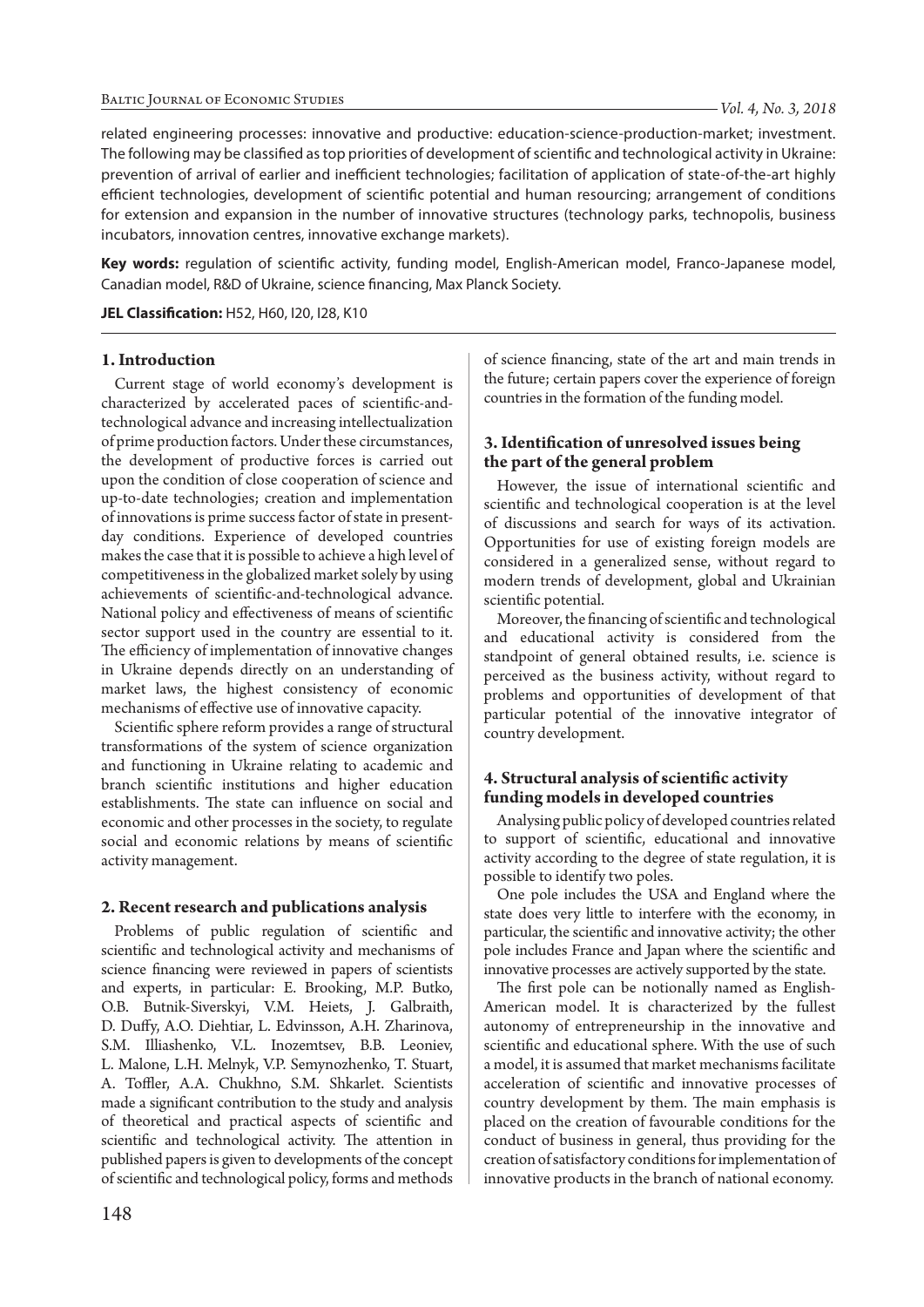The second pole, a Franco-Japanese model of public regulation, is characterized by the substantial impact of the state on scientific and educational processes, in particular, by non-market financing methods, by means of direct government grants and subsidies of enterprises carrying out the innovative activity. With the use of this model, the governments determine priority guidelines of innovative and technological development supported by the government substantially; such countries to some extent include: France, Sweden, and Japan.

Most of the developed European countries (Germany, Poland, Italy) and Canada are found in between specified poles of scientific and innovative policy while developing a national business environment and using direct state support of innovative activity.

The increase in expenses of the private sector for research and development activities appears in all countries. Public authorities support scientific studies, innovative activity and development of small and medium-sized businesses in a scientific and technological sphere; they cooperate actively during development and implementation of national programs. Moreover, other concerned parties – industrial companies, representatives of the academic community, non-governmental non-profit organizations – are involved more actively in the decision-making process.

The extent of management centralization may be different, but there is always interdepartmental regulation organized in a certain way (continuous or periodic arising by reason of the necessity of solution of specific problems).

## **5. Countries with the decentralized type of scientific activity regulation**

Great Britain, the USA, and Germany belong to European countries that have strong scientific potential and where the management of the scientific industry is considered to be the most efficient.

Scientific and technological potential of Great Britain was developed on the basis of conducting research and development in three sectors: public sector, the institutions of which pursue the researches of the fundamental and applied nature; higher education sector providing fundamental researches; scientific and technological units of private companies where the applied researches and developments, implementation of new technologies and its commercial realization are concentrated. Distribution by sectors of research and development conducting is approximately the following: government laboratories – 15.3%; higher school – 13.75; private companies, research public corporations and laboratories, investigatory associations – 84.35; other organizations  $-3.75$  (Danylova, 2014).

Government funding is focused on science support, updating of technical and scientific basis, maintenance of the position of Great Britain as one of the global

scientific leaders, maximization of application of research results in the sector of the economy, and promotion of innovations in social and other spheres.

The government supports small-scale profitable projects, provides the technical basis for researches and finances engagement of leading scientists and researchers into the scientific sector of Great Britain. Cooperation between universities is of prime importance so as the critical amount of scientific researches could appear that will become a basis for important scientific achievements. Therefore, work in Great Britain is offered to leading scientists from other countries of the world, in particular, Eastern Europe.

Scientific and technological potential characterizes only potential opportunities of achievement of effect from the scientific and technological activity. The level of a country's industrial development depends significantly on social and economic content, objects and forms of scientific and technological policy. Public scientific and technological policy is based particularly on the priorities of general economic policy and includes the following courses: the creation of institutional basis of R&D regulation; direct financing of R&D and education; provision of incentives for R&D with the use of tax and depreciation policy; development of scientific and technological infrastructure.

Generally scientific and technological policy of Great Britain consists of two basic elements: financing and management, where management acts as synthesizing element of all components of research and manufacturing complex "research – developments – production – consumption"; it forms connection between scientific studies and applied developments with economy in whole (Danylova, 2014).

Decentralized type is the most evident in the USA where the majority of ministries and agencies are involved in the processes of regulation and financing of scientific and innovation policy. However, the extent of involvement of the executive authorities is unequal: more than 90% of the federal budget for R&D is allocated through six ministries and agencies: Department of Defence, Department of Health, Department of Energy, Department of Agriculture, National Science Foundation, National Aerospace Agency (Danylova, 2014; Bolohib, 2005).

The main regulatory authority of scientific sphere of the USA is federal legislation and "federal programs" in the branch of scientific-and-technological advance. They form the special unit of public and legal regulation intended for development and scientific and technological capacity-building and implementation of strategic and tactical tasks of public scientific and technological and military-technical policy. They are updated from time to time according to state needs or the requirements of the scientific and technological policy of the federal agencies. These laws – programs usually carry out the national-level and interdepartmental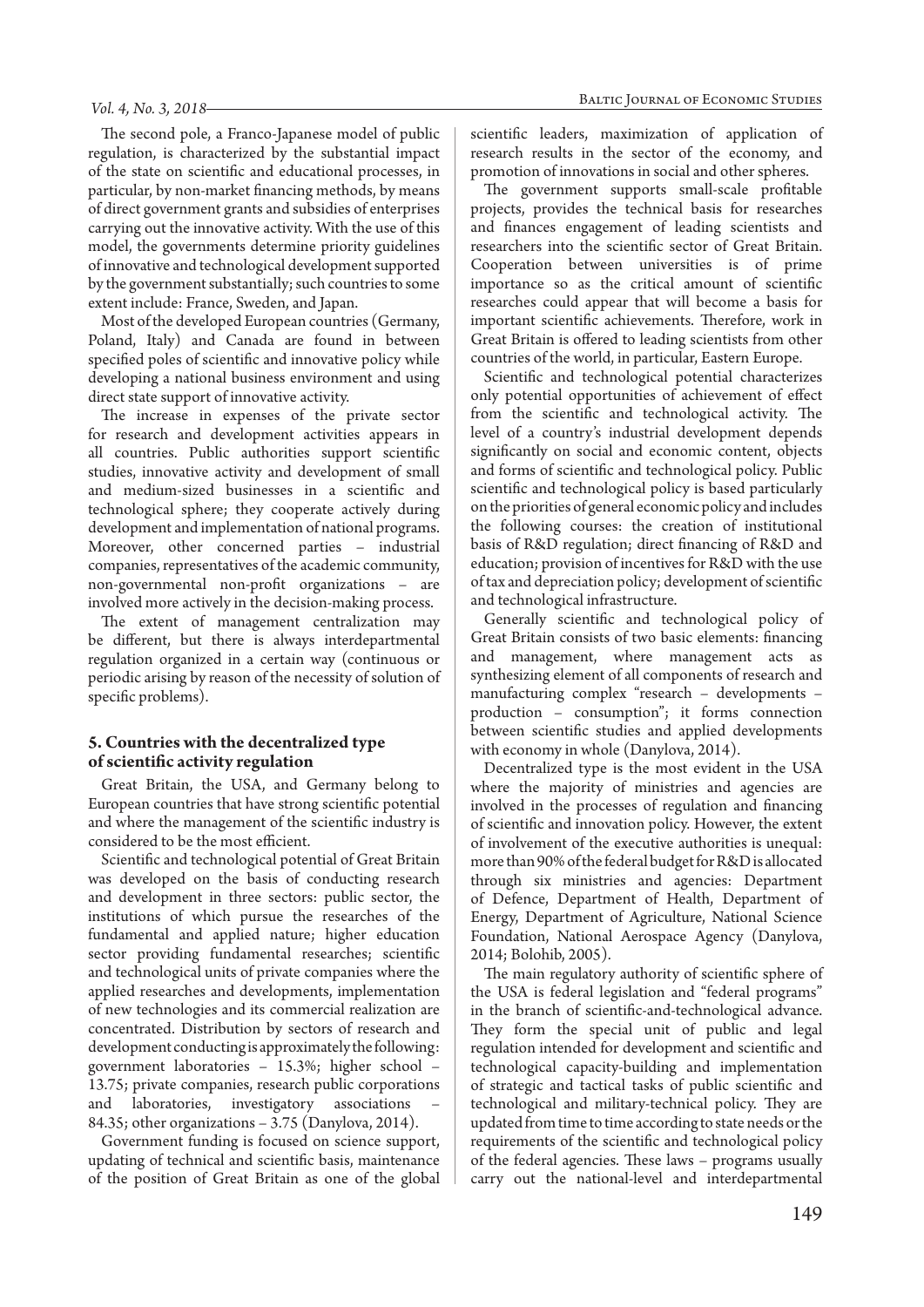coordination of scientific and technological, industrial and military-technical policy, its relation to the domestic or foreign policy of the USA.

A key aspect of the American education system is its full integratedness into practical issues of the corporate sector. The education system and corporate sector of the USA are integrated into entire institutional formation dealing with general issues. Universities always have the lead in this system, warning corporations of potential problems with their studies, and train specialists able to solve these problems. It is exactly that particular approach to the arrangement of scientific and educational activity that makes the American system the most powerful and efficient in the world (Lutsenko, 2015).

Improvement of procedures and mechanisms of the assessment of the efficiency of implementation of measures of science policy becomes the important course of development of public regulation of scientific sphere in the USA. High priority is assigned to such forms of assessment as international comparisons, pilot studies, and expert review. The exercise of consultations with interested participants of the innovative system is integrated into the mechanism of assessment for the purpose of consensus-building on the issues of science policy. Assessment can be carried out prior to the start of measures implementation, during the process, as well as upon completion of the governmental initiative. Assessment of measures of science policy in the USA is implemented for the purpose of determination of the level of achievement of the desired objective, as well as for the provision of strict control over budget expenditures (Lutsenko, 2015). In other countries where the assessment is carried out on a regular basis, it focuses mainly on substantiation of budget expenditures for research, development, and formation of a general assessment of the efficiency of the whole system of scientific management.

In such a case, the objects of assessment may vary, for example, programs, certain technologies, management arrangement, international aspects of the scientific activity, relations between scientific institutions and companies, operational conditions of scientific institutions etc.

Series of modernization of the sphere of researches and developments are implemented in the developed countries. Countries of European Community trying to eliminate the available technological inferiority in comparison with the USA work the most actively towards it.

## **6. Countries with the centralized type of scientific activity regulation**

France, Sweden, and Japan may serve as the examples of the centralized model of scientific and innovation activity regulation and financing.

French National Centre for Scientific Research (Centre National de la Recherche Scientifique – CNRS) is a leading public institution of the fundamental studies.

CNRS is included into the ministry of scientific studies and technologies, has its own staff of scientists and self-financing; it also has 18 representative offices within the territory of the country and more than ten representative offices abroad.

CNRS has its own research laboratories and project groups, two institutes – National Institute for Earth Sciences and Astronomy (Institut national des sciences de l'Univers) and the National Institute of Nuclear and Particle Physics (Institut national de physique nucléaire et de physique des particules). CNRS has a certain priority while allocating public scientific subsidies; 25% from all funds allocated for non-military research needs are accounted for by it (Yadranska, 2007).

So, the system of public administration of science is implemented in France. However, rather a low percent of administrative expenses should be noted. The second special aspect of the fundamental science functioning in France consists of the fact that the laboratories rather than the institute (CNRS includes only two institutes) are the basic structural units. In addition, the absolute majority of laboratories have dual subordination (mostly, in cooperation with universities). However, the single policy established by CNRS is implemented in all laboratories; uniform rules of creation, control and dissolution, coordination of the activity are in force.

Leading scientific institution of Italy is CNR (Consiglio Nazionale delle Ricerche) – National Research Council. It is the public organisation the mission of which consists in carrying out, dissemination, transfer, and improvement of exploratory activity in basic sectors of knowledge growth and application of this knowledge for the purpose of scientific, technological, economic, and social development of the country.

The primary source of CNR financing is a state, but the market also contributes its share: to the tune of 30% of CNR profits are gained from the works on external orders and in agreement with the companies, contracts with the European Union and international organizations. The share of CNR administrative expenses – 9% – is the highest among the studied countries.

Sweden is the next country with centralized management having substantial scientific and technological potential. Sweden is eager to take a position among leading countries in the branch of Research and Development where research scientific works are characterized by width and specialization.

Swedish scientific and research developments receive funding mainly (for 75%) from the business sector. The state is the primary source of scientific work financing in universities and other higher educational institutions. Funds for these purposes are allocated in the form of direct government subsidies and grants from various scientific councils and other government agencies and establishments (Yadranska, 2007, Danylova, 2014).

Four public institutions deal directly with the financing of scientific studies and developments: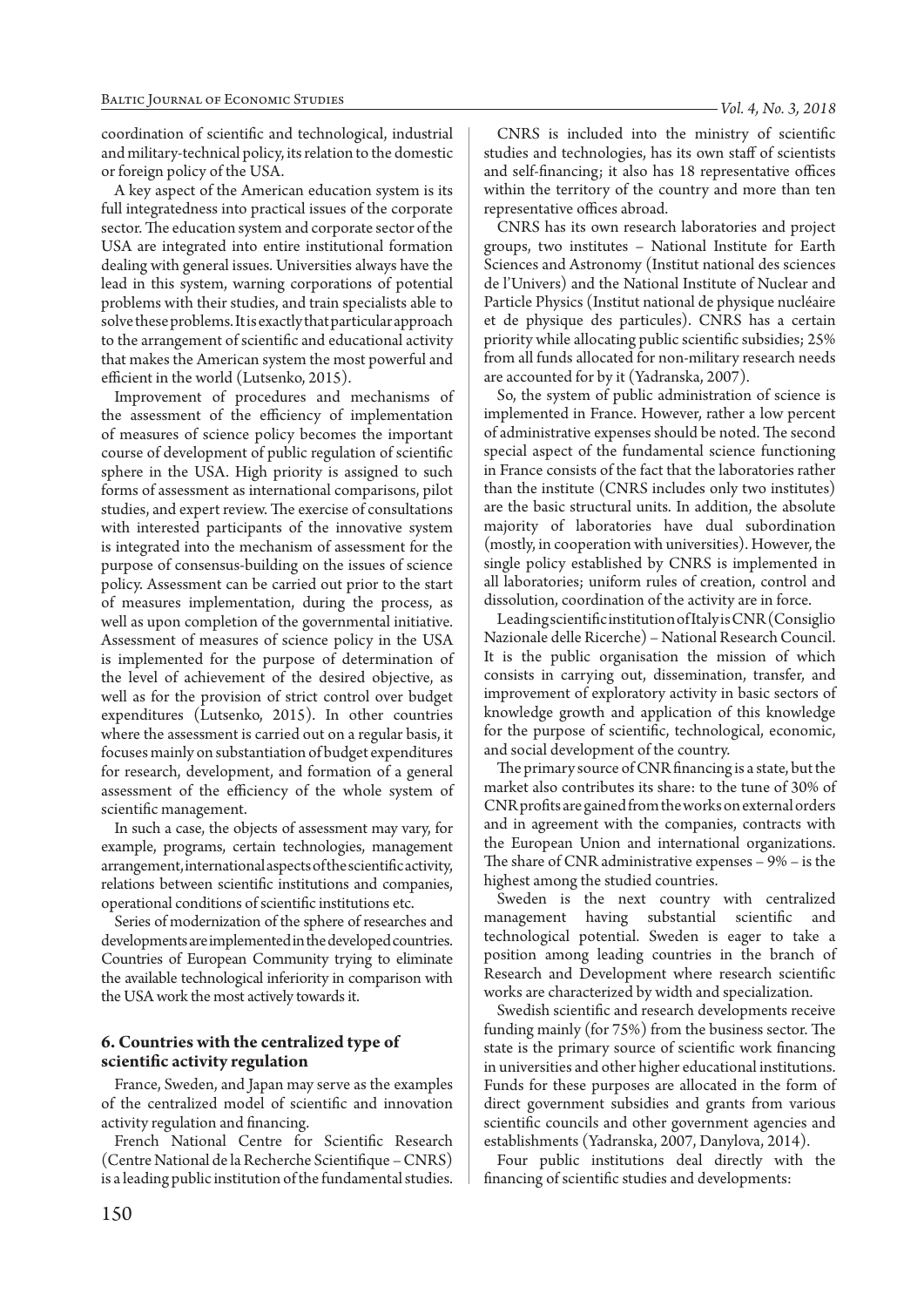1. Swedish Research Council (Vetenskapsrådet) financed the research (ca. 4 bln krona) in the branch of natural sciences, technology, medicine, human and social sciences in 2016.

2. Swedish Research Council for Environment, Agricultural Sciences and Spatial Planning (Formas) allocated ca. 850 bln krona in 2015.

3. Swedish Council for Working Life and Social Research (FAS) allocated for the study of problems of the labour market, job arrangement, occupational diseases, medicare, well-being, social service ca. 400 bln krona in 2015–2016.

4. Sweden's innovation agency (Vinnova) financed the research in the branch of technologies, transport, communications and labour relations in 2016. Approximate amount of 1.5 bln krona was allocated (Martynyuk, 2014).

There are also non-profit foundations in the civilian sector being the important supplement to government financing of science. However, they take the second place.

Creation of a centralized model of regulation and financing of scientific activity in Japan was launched in 1949 when Japan Science Council was established as a special agency headed by the prime minister of the country for the purpose of science promotion in the government, industry, and in social life.

Council obligations include approval of decisions on the important scientific problems and ensuring of the efficient exchange of knowledge between the scientists for the purpose of the provision of scientific studies productivization. 210 members of Science Council are elected from ca. 760 scientists throughout the country.

Japanese Society for the Promotion of Science ( JSPS) is an independent administrative institute established for the purpose of facilitation of promotion of science in all spheres – natural, social, and humanitarian. JSPS is essential to the management of a wide range of Japanese academic and scientific programs. JSPS was established in 1932 as the non-profit organization with the use of contributions made by the emperor. Since October 1, 2003, JSPS entered into a new stage of its development due to the fact that it was transformed into an independent administrative institute for the purpose of optimization of the management efficiency, improvement of the quality of services proposes by JSPS to the universities and research institutes (Bolohib, 2005).

JSPS activity is supported mainly by annual subsidies from the government of Japan. JSPS established the Research centre of scientific paradigms in 2003 in order to carry out consultations on the important issues of JSPS program, in particular, related to allocation of grants, estimation criteria, register of candidates list, as well as recommendations on the new formats and grant systems. Despite the fact that the universities receive much funding from the industry, the grants remain the primary source of the academic activity funding, in particular, the projects initiated by the researchers themselves.

## **7. Countries with mixed type of scientific activity regulation**

The continental model – the combined system of the arrangement, management, and financing of the fundamental studies joining state and private sector financing – is characterized for leading countries of European Community.

The share of state (budgetary) financing of researches and developments is the biggest; the system is also determined by the availability of big scientific institutes involved into management and financing of the fundamental science. In addition, it is recognized at the domestic level that the continental model is excessively bureaucratized and does not comply with present-day challenges and needs, so it needs reformation, and it is determined by each country according to its own scenario.

The following hazards of European scientific and educational economy sector are identified: the ageing of scientists and researchers staff; complicatedness of the administrative system; inflexibility of scientific studies system – regional misbalance; concentration of scientific potential in metropolitan areas; poor attraction of academic career; low level of science internationalization. Latest researches confirm the efficiency of the increase in sources of funding for scientific studies and developments from the private sector.

Germany has its special federal system of scientific studies arrangement, with the assignment of responsibilities between federal and local government. It is divided into higher education sector and scientific studies sector. State financing of various aspects of researches is arranged in three ways: from federal budget; from local budgets (for example, higher educational institution, Research and Development Establishment); in cooperation from federal and local budgets.

State-financed nationally significant research establishments are co-financed from federal and local budgets; they are combined into four big networks. Financial support for the pursuance of scientific studies and developments is obtained from three sources.

The first source is state budget covering one-third of German expenditures for science. The second source is private companies. A few percent in the financing of research scientific work and experimental and design work is accounted for by funds and private non-profit organizations. During the past decade, the extended assessment of higher education institutions and scientific and research sector was carried out for the purpose of the most efficient reformation.

Canada also formed its unique model of scientific activity financing over the course of the past century (Pysmennyy, Pysmennyy, 2013).

Canada National Research Council (NRC) is the main governmental organization on scientific and technological researches established in 1916. Council consists of more than 20 institutes and national programs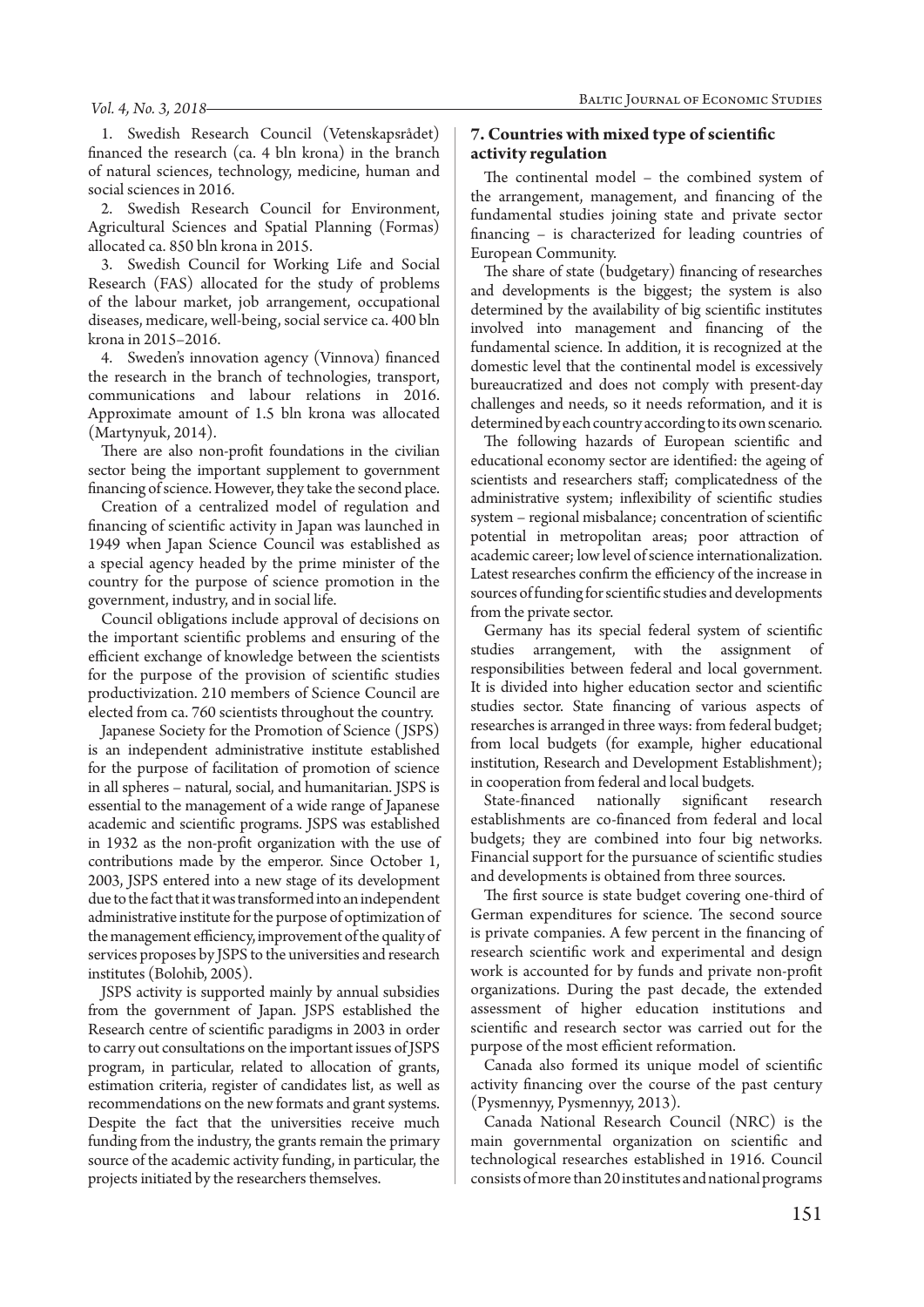covering the wide range of academic disciplines. Institutes and programs are arranged into three big groups: physical and technical; life and information technologies sciences; technologies and commercial developments.

National Research Council is the governmental agency of Canada reporting with the aid of the Minister of Industry and supervised by 22 elected representatives of the scientific community.

Goals and tasks of NRC are the following (Kuzhelyev, 2015):

– pursuance and support of scientific studies and commercial developments essential to Canada;

– arrangement, management, and maintenance of national scholarly library;

– publishing and sale (or other dissemination) of scientific and technical information;

– development of assessment criteria;

– development of standards and certification of Canadian industry;

– management of astronomical observatories established or financed by the government of Canada;

– management of scientific research including grants and contributions for the purpose of support of NRC international activity;

– provision of research and industrial community with state-of-the-art scientific and technological support.

## **8. Results and discussion**

According to Art. 48 of the Law of Ukraine "On Science and Scientific and Technological Activity" dd. November 26, 2015, No. 848-VIII, the budgetary financing of science and (or) scientific and technical activity using the funds of common fund of state budget is allocated for the provision of: 1) primary activity of state scientific institutions funded through the budget and scientific studies of universities, academies, institutes; 2) implementation of certain scientific and scientific and technical programs, projects and assignment of grants (Pro vnutrishnye ta zovnishnye stanovyshche Ukrayiny v 2016 rotsi (2017).

The supplement No. 3 "Allocation of costs of State budget of Ukraine for 2016" to the Law of Ukraine "On State Budget for 2016" provides the volume of costs for the financing of the Office of the Ministry of Education and Science of Ukraine in the amount of 14.581 mln UAH; the amount equal to 85.43 bln UAH was allocated in 2017; the amount equal to 95.47 bln UAH was allocated in 2018. The amount of nationallevel expenses and crediting of the educational system was equal to 63.69 bln UAH from this sum.

In 2018, the amount equal to 23.29 bln UAH was allocated for training of personnel at higher educational institutions and provision of operation of their practice basis; the amount equal to 3.16 bln UAH was allocated for payment of academic scholarships to students; the

amount equal to 1.35 bln UAH was allocated for training of personnel at Taras Shevchenko National University of Kyiv (Pro derzhavnyy byudzhet na 2018).

Methodological and material support of the activity of educational institutions in 2018 will be financed in the amount of 990.6 mln UAH; the amount of financing of researches, science and scientific and technical developments is equal to 929.4 mln UAH. In addition, the amount of 347.7 mln UAH will be allocated for the purpose of fulfilment of Ukrainian obligations in framework EU research and innovation program "Horizon 2020"; the amount of 233 mln UAH will be allocated for the external assessment and education quality monitoring by the Ukrainian centre of education quality assessment; the amount of 208.9 mln UAH will be allocated for training of regular labour forces at the vocational-technical schools. The Law "On State Budget for 2018" came into effect on January 01, 2018. Revenues are provided in the amount of 917.88 bln UAH; expenses are provided in the amount of 991.7 bln UAH.

The economic basis of the activity of the National Academy of Sciences of Ukraine is formed by basic funds, current assets, and intangible assets, including the expenditures from the State Budget of Ukraine, allocated for the provision of statutory activity of the National Academy of Sciences of Ukraine. Numerousness of personnel engaged in the scientific sphere is considered to be the important resource factor. A number of employees engaged in R&D were equal to 97.9 thousand of employees in 2016 (with due regard to part-time employees and persons working according to independent contractor agreements) where 65.1% are researchers, 10.2% are technicians, 24.7% are support staff. The proportion of Dr.Sc. and Ph.D. (candidates of sciences) among R&D performers was equal to 27.9%; among researchers, this number was equal to 42.6%. The share of women in the total quantity of researchers was equal to 45.0% where 6.6% had the academic degree of Dr.Sc. and 33.0% had the academic degree of Ph.D. (candidate of sciences) (Shevchenko, Shadura, 2017).

Declining number of scientists (R&D performers) remains the serious problem. It is caused by the low prestige of scientific work and social protection of scientists resulting in an outflow of young, talented scientists into other spheres of economic activity or their emigration abroad. Scientific and scientific and technical work reflects the total economic status of the state in general.

Ukraine is represented in the global market mainly by the products of the defence-industrial sector and airplane industry. The analysis of statistical data on the sources of funding of scientific and scientific and technical activity shows that science works mainly using budget and customers' funds. The proportion of R&D performers in Ukraine (researchers, technicians and support staff) in 2016 in the total quality of working population was equal to 0.60% where the proportion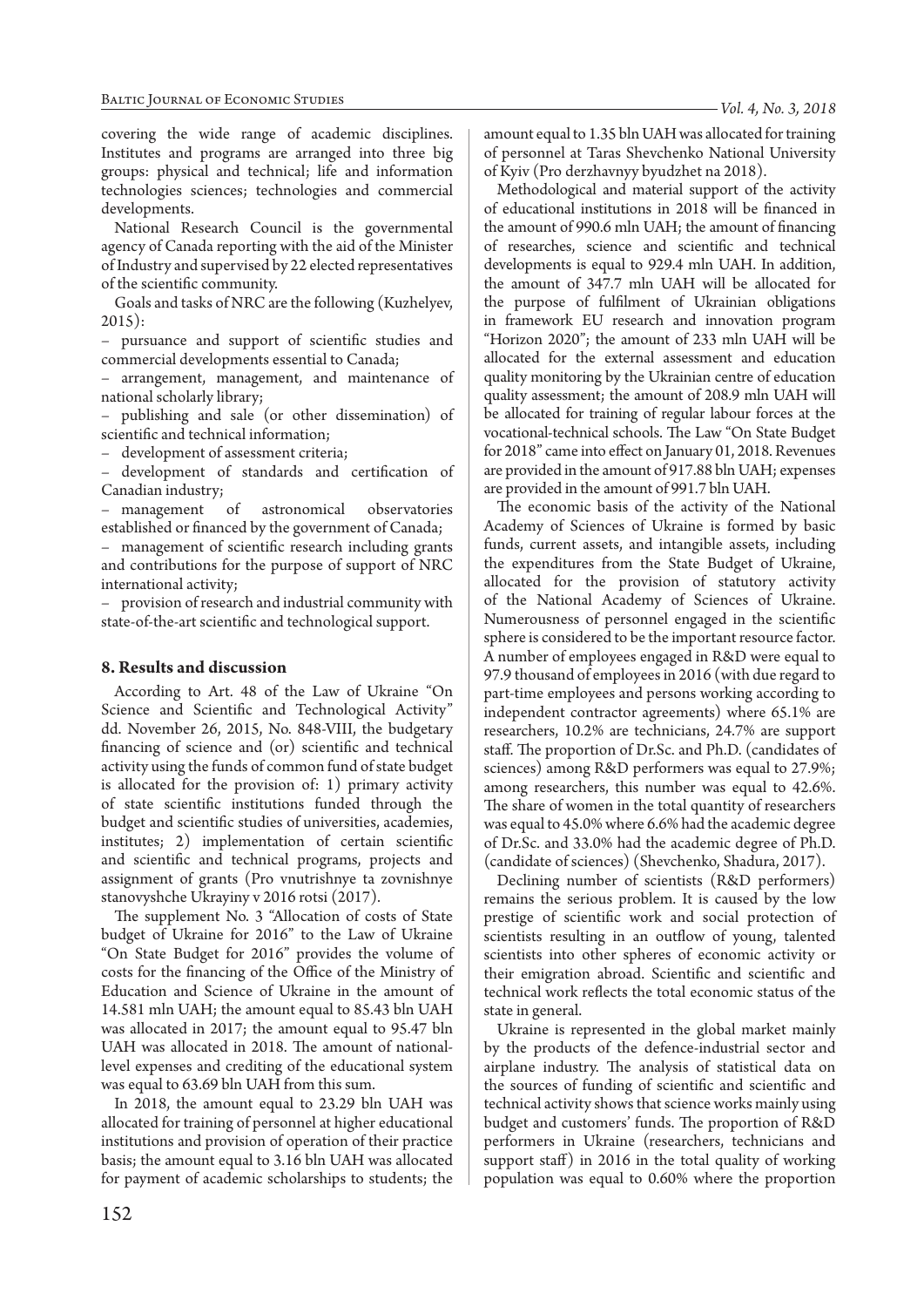

**Fig. 1. Number of the population in developed countries engaged in scientific research (as of 2014)**



**Fig. 2. Distribution of countries according to the amount of R&D financing in % from GDP in terms of 1 million of citizens in 2016**

of researchers was equal to 0.39%. According to data of Eurostat, in 2014 these proportions were the highest in Denmark (3.07% and 2.09%), in Finland (2.95% and 2.12%) and in Norway (2.73%/1.90%). However, they were the lowest in Romania (0.48%/0.31%), in Cyprus

(0.69%/0.50%), in Turkey (0.76%/0.65%) (Stan rozvytku nauky i tekhniky, 2017).

Science in Ukraine is financed from various sources but the biggest cost loading is imposed to the state budget, further, the funds of enterprises, institutions

| Country | Expenditures for<br>R&D in % from GDP | Number of scientific<br>professionals per 1<br>million of citizens | Country              | Expenditures for<br>R&D in % from GDP | Number of scientific<br>professionals per 1<br>million of citizens |
|---------|---------------------------------------|--------------------------------------------------------------------|----------------------|---------------------------------------|--------------------------------------------------------------------|
| Israel  | 4,5                                   | 1900                                                               | Oatar                | 2,7                                   | 800                                                                |
| Japan   |                                       | 6000                                                               | France               | 2,5                                   | 4000                                                               |
| Sweden  | 3,7                                   | 5000                                                               | Canada               |                                       | 5000                                                               |
| Finland | 3,6                                   | 7500                                                               | <b>Great Britain</b> |                                       | 4500                                                               |
| The USA | 3,5                                   | 7000                                                               | Spain                | 1,5                                   | 3500                                                               |
| Germany |                                       | 4500                                                               | Ukraine              | 0,7                                   | 1800                                                               |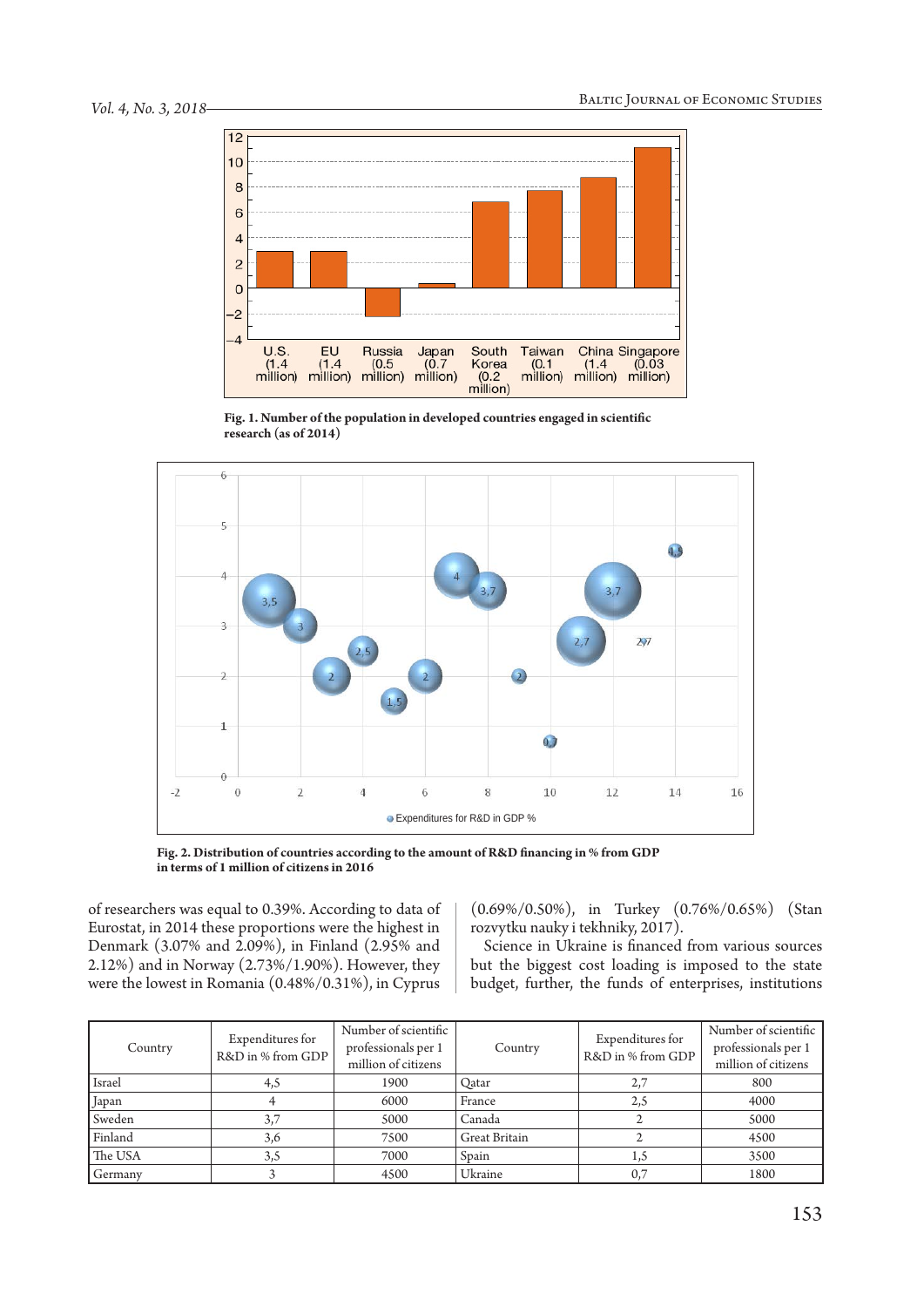and organizations, grants and financial resources of national and foreign customers and self-financing are used in various rations.

The situation in Ukraine turns out to be in a manner that either the private sector or other organizations are not interested in science support due to the fact that they do not receive support from the state. Today we can speak about paltry international support of science financing in Ukraine, for example, implementation of program "Horizon 2020" where Ukrainian scientific professionals cooperating actively with leading foreign universities and research institutes in various fields of sciences as a part of bilateral and European program; they arrange collaborative seminars and workshops (Forsayt ekonomiky Ukrayiny: (2015-2020).

As is seen from Fig. 3, 48% of expenditures are accounted for by scientific and technological developments; ca. 25% are allocated to the performance of the fundamental researches; 18% are allocated to the performance of applied researches; 9% are allocated for the provision of scientific and technical services.

Financing of the fundamental researches contains 95% funds of state and local budgets; financing of applied researches contains 75% funds of state and local budget; 30% of scientific and technological developments financing are accounted for by the budget; 46% – by the funds of foreign companies and 24% – by the funds of national business sector.

Firstly, the material support of scientific research requiring considerable financial resources for the purposes of an upgrade of machinery and equipment remains a serious problem.

Secondly, the academic staff remains vulnerable. Level of the salary of scientists remains the key problem in this category. So, the occupational prestige decreases sharply. A number of scientists who emigrated abroad decreased over the last years. However, this problem continues to be extremely relevant by this day.

The analysis of outflow of academic staff points to the fact that it is those scientists who emigrate abroad who may offer new knowledge that has no future perspectives for development or application in our country. In addition, the multinational mobility of academic staff becomes rather a topical problem.

Many domestic scientists go to foreign scientific centres (for the purposes of on-the-job training or occasional employment) according to international treaties on cooperation. Displacement of centres of scientific and technological activity occurs in doing so. The fact that most of the scientists who stay in Ukraine deal with parallel kinds of activity (politics, entrepreneurship) also continues to be the topical issue.

Given this, the process of the efficient scientific activity decreases and sometimes becomes impossible. The national scientific potential does not fulfil the economic function under these circumstances, and it has long been emphasized by leading domestic scientists that the financial support problem may be solved according to the situation, that state support of science is such that the science may fulfil exclusively social and cultural function (Martynyuk, 2014).

Governmental grant for social and economic development of certain territories in the amount of 6.2 bln UAH was provided in the state budget in 2017. This grant was allocated between local budgets for the purposes of implementation of 10569 development project on the basis of Ordinances of the Cabinet of Ministers of Ukraine.

Out of the total number of R&D deliverables (12425 units) produced in 2016 at the cost of common fund, 76.3% of R&D deliverables was produced at the cost of 4 key spending units: Ministry of Education and Science (29.4%), National Academy of Sciences (19.4%), National Academy of Educational Sciences of Ukraine (17.3%), the National Academy of Agrarian Sciences of Ukraine (10.2%).



**Fig. 3. Financing of developmental works according to fields of science (2016) (Stan rozvytku nauky i tekhniky, 2017)**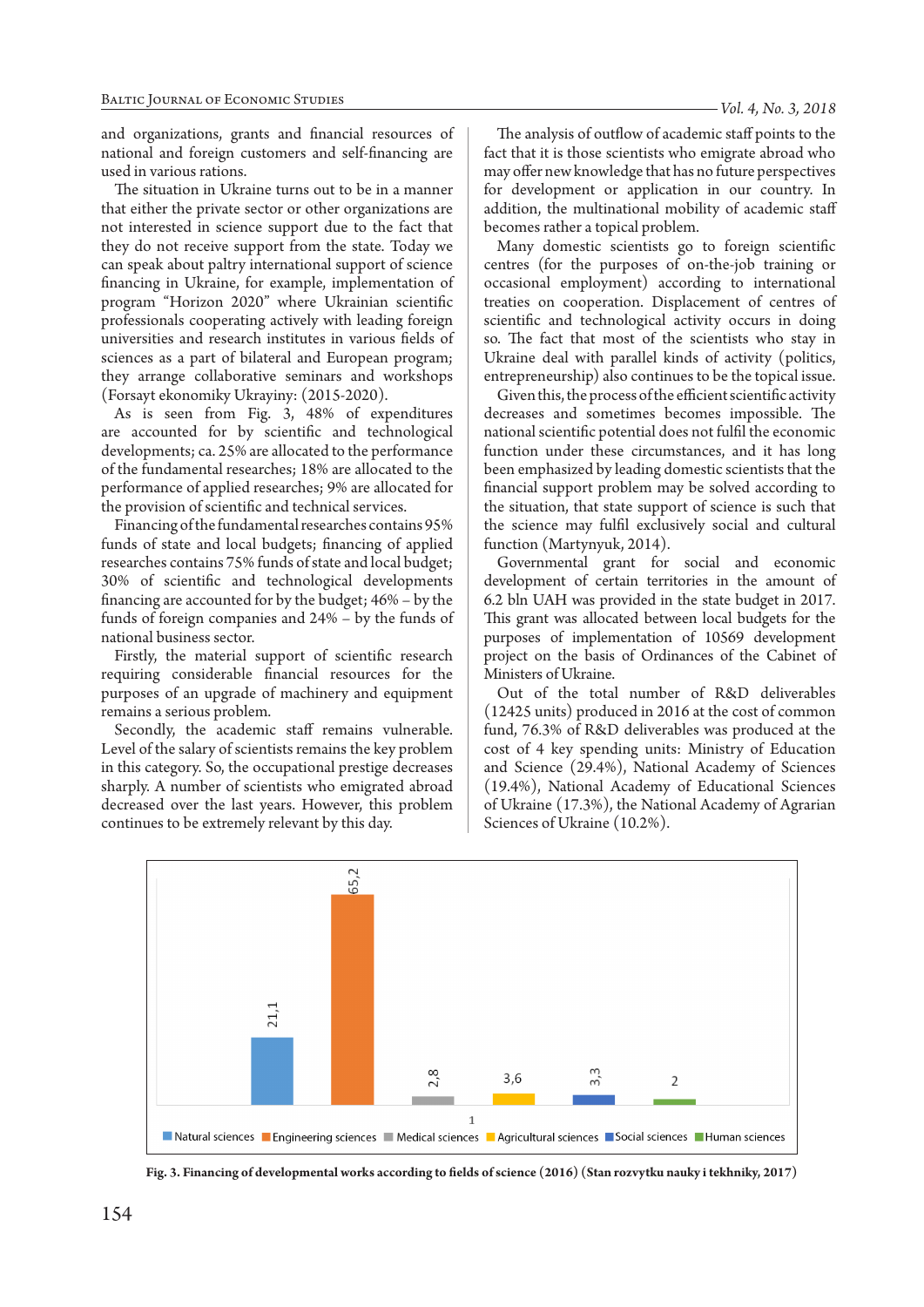Table 1

| 11.000 01 proudou rupo den crusto decorum, co resulto oi de celephonia norito in 2010 |                                                          |                          |                                        |              |                                        |  |  |  |
|---------------------------------------------------------------------------------------|----------------------------------------------------------|--------------------------|----------------------------------------|--------------|----------------------------------------|--|--|--|
| Kind of R&D<br>deliverables                                                           | Produced R&D<br>deliverables, total<br>quantity of units | Including at the cost of |                                        |              |                                        |  |  |  |
|                                                                                       |                                                          | Common fund              |                                        | Special fund |                                        |  |  |  |
|                                                                                       |                                                          | Units                    | Proportion from total<br>volume $(\%)$ | Units        | Proportion from total<br>volume $(\%)$ |  |  |  |
| Kinds of R&D<br>deliverables                                                          | 910                                                      | 417                      | 45,8                                   | 493          | 54,2                                   |  |  |  |
| Including machinery                                                                   | 528                                                      | 282                      | 53,4                                   | 246          | 46,6                                   |  |  |  |
| Technologies                                                                          | 1337                                                     | 880                      | 65,8                                   | 457          | 34,2                                   |  |  |  |
| Materials                                                                             | 742                                                      | 457                      | 63,1                                   | 267          | 36,9                                   |  |  |  |
| Cultivars of plants<br>and breeds of animals                                          | 226                                                      | 22                       | 98,2                                   | 4            | 1,8                                    |  |  |  |
| Methods, theories                                                                     | 5025                                                     | 4124                     | 82,1                                   | 901          | 17,9                                   |  |  |  |
| Other                                                                                 | 9541                                                     | 6325                     | 66,3                                   | 3216         | 33,7                                   |  |  |  |
| Total                                                                                 | 17663                                                    | 12425                    | 69,9                                   | 5338         | 30,1                                   |  |  |  |

| Analysis of produced R&D deliverables according to results of developmental works in 2016 |  |
|-------------------------------------------------------------------------------------------|--|
|                                                                                           |  |

*Source: made by the author on the basis of (Stan rozvytku nauky i tekhniky, 2017)*

The quantity of implemented R&D deliverables is one of the most important indicators of the efficiency of use of budgetary funds allocated for R&D financing. 63.5% (7896 units of R&D deliverables) was implemented from 12425 units of R&D deliverables produced at the cost of common fund in 2016. The biggest proportion of produced R&D deliverables – 62.0% (6797 units) is accounted for by the priority area "Fundamental scientific researches".

Level of R&D deliverables implementation according to this priority area is equal to 55.2%. R&D deliverables produced according to priority area "Life sciences, new technologies of prevention and treatment of the most common diseases" have the highest level of implementation (92.4%) (Stan rozvytku nauky i tekhniky, 2017).

Max Planck Society in Germany combining ca. 100 scientific establishments (some equivalent of the National Academy of Sciences of Ukraine) can become the experimental model of regulation and financing of scientific, educational, and innovative activity of institutions. Society is sensitive to economic social challenges, so it changes the range of research trends, a number of institutions and establishments and amounts of financing dynamically according to demand and economic realities.

Researches conducted under the scope of the project have both fundamental and applied nature. The Max Planck Society is known by the developments of innovative materials and technologies. Fundamental principles of activity of institutes of the Max Planck Society are the following (Max Planck Innovation, 2018): - institutes may be legal entities;

- they are independent and autonomous in the arrangement of their researches;

- institutes have own budgets administered by the employees; - considerable budgetary financing is combined with grant financing and funds for commercial jobs;

- new topics are opened on the competitive basis with the involvement of external expertise;

- close cooperation between institutes and interdisciplinary nature of researches is in common practice.

Such a system enables to use both short-term and long-term projects addressing needs of innovative development. A considerable attention is given to commercialization of scientific developments. The Innovation Centre "Max-Planck Innovation GmbH" was established under the Society. The Centre helps scientists to estimate the inventions, to patent them, to establish a start-up Company, to bring technologies to the market. The activity of the Max Planck Society is a successful example of cooperation between science and production, the transformation of key findings into products facilitating economic and social progress (Max Planck Innovation, 2018). Scientists from Max Planck Society are closely related to German universities, 80% of Dr. hab. are actively involved in the educational process. High level of the fundamental science enables to maintain a very high level of teaching at the leading universities. High priority is assigned to work with gifted youngsters, search for talented scientists. Establishment of 63 international research schools for PhD training in cooperation with the universities and worldwide scientific centres is the important factor of the Society activity. The system of research groups financing functions in research schools. Structures providing involvement of masters into the processes of the scientific cycle have the added advantage in scientific competition. Specified structures not only provide training of top-qualification staff in the field of science but also provide constant cooperation between international academic elite and talented youth (Shevchenko, Shadura, 2017). So, the efficient model of the Max Planck Society activity may become a certain example, according to which the reformed national scientific sphere will function.

Implementation of the new economic model in Ukraine is possible upon the condition of creation and adjustment of the functioning of two closed and related engineering processes: innovative and productive: education-science-production-market; investment.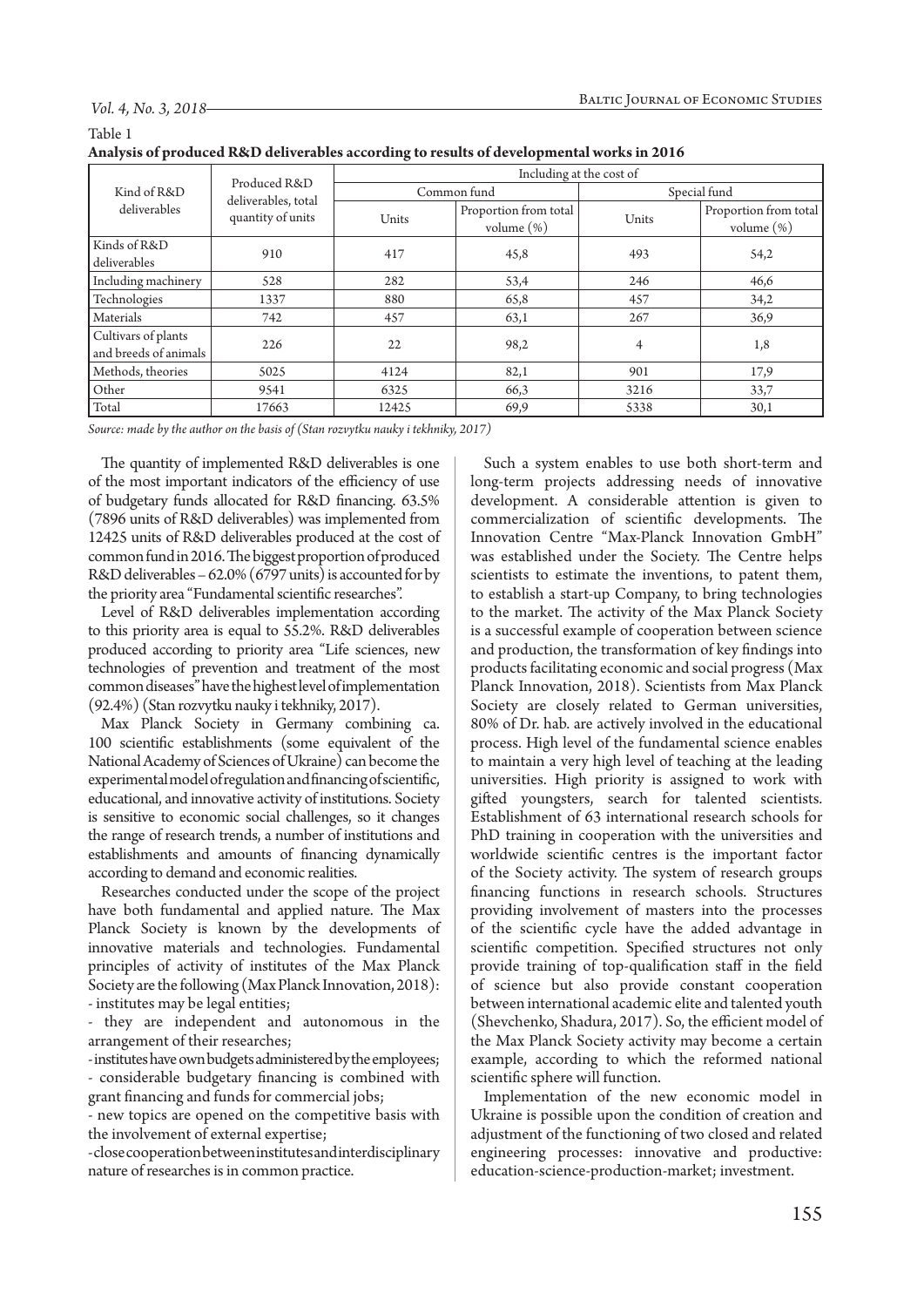#### Baltic Journal of Economic Studies

#### **9. Conclusions**

The structural analysis of regulation and financing of scientific, educational, and innovative activity of developed countries enabled to come to the following conclusions:

1. Scientific activity is carried out by state research establishments, higher educational institutions, as well as scientific units of privately owned enterprises, including big companies and corporations.

2. Governments of scientifically developed countries of the world carry out the regulation of scientific activity at the state level, using absolutely financial mechanisms for this purpose. State regulation of scientific activity is performed by direct (split-level budgetary financing, grants, subsidies, governmental grants, interest-free loans etc.) and indirect (preference schemes, tax discount, tax holidays etc.) financial support. Funds of private companies, non-profit organizations and foundations are used for the purpose of scientific activity financing. Such financing proportion increases constantly year by year.

3. Methods of work of institutions carrying out the scientific activity are based on constancy, independence, self-sufficiency, autonomy, openness, and high scientific standards. Global trends of scientific activity reformation are focused on the considerable extension of rights of scientific institutions in the allocation of budgetary financing, facilitation of administrative and bureaucratic procedures, expansion of independence of academic specialists, a decrease of a share of administrative expenses.

4. Creation of big research and production associations (technological, scientific parks, technopolis) is a common global trend of scientific-and-technological advance.

5. The system of assessment of the efficiency of state policy implementation in the field of science carried out for the purpose of determination of the level of performed works and provision of control over spent funds is the important element of scientific activity regulation.

Taking into account the current state of scientific activity financing, we developed the following proposals.

1. In order to achieve considerable positive changes in the organizational and economic direction, it is necessary: to improve the institutional fundamentals of state scientific and technological and innovative policy; to overcome the disunity and isolation among educational *Vol. 4, No. 3, 2018*

and scientific institutions; to form the national-level system of computer-assisted retrieval, collection, accumulation, analytical processing and storage, dissemination and provision of information in the field of scientific and technological and innovative development; to provide the creation of uniform technological and information infrastructure for science and innovative ventures in Ukraine; to create institutional fundamentals of market stimulation of innovative development; to improve the system of state financing of innovative processes, mechanisms of government orders in scientific and technological spheres, as well as the monitoring of the efficiency of the financing and implementation of scientific and innovative projects; to improve the efficiency of the functioning of special economic areas, to extend the network of innovative centres, technology parks, and other innovative structures.

2. The necessity of provision of continuity of increase in the investments into researches in various years, in particular, crisis, needs the adjustment of state financing of researches towards its increase. Countries of the European Community established a goal come to the level of the financing of science averagely to the extents corresponding to 3% GDP (and some of them exceed this indicator of R&D/GDP intensity yet today) for the purpose of acceleration of innovative development of the economy by 2020. However, this indicator decreases more and more in Ukraine. Currently, it is equal to 0.2% GDP.

Summarizing all above-mentioned information, it should be pointed out that common concept of development of scientific and technological activity should be based on the provision of proper institutional transformations and use of series of economic incentives of all participants of scientific and technological activity.

The following may be classified as top priorities of development of scientific and technological activity in Ukraine: prevention of arrival of earlier and inefficient technologies; facilitation of application of state-ofthe-art highly efficient technologies, development of scientific potential and human resourcing; arrangement of conditions for extension and expansion in the number of innovative structures (technology parks, technopolis, business incubators, innovation centres, innovative exchange markets).

# **References:**

Bolohib T.M. (2005). Finansuvannya nauky za kordonom [Financing science abroad]. *Finansy Ukrayiny.* № 4, pp. 46-53. (in Ukrainian)

Lutsenko T.A. (2015). Mizhnarodnyy dosvid derzhavnoho rehulyuvannya nauky ta innovatsiynoyi diyalnosti [International Experience in State Regulation of Science and Innovation]. *Teoriya ta praktyka derzhavnoho upravlinnya.* Vol. 2, pp. 311-316. Retrieved from: http://nbuv.gov.ua/UJRN/Tpdu\_2015\_2\_50 (in Ukrainian)

Danylova I.P. (2014). Zarubizhnyy dosvid derzhavnoho rehulyuvannya naukovoyi sfery: teoretyko-metodolohichni rekomendatsiyi dlya Ukrayiny [Foreign experience of state regulation of the scientific sphere: theoretical and methodological recommendations for Ukraine]. *Yuridicheskiy zhurnal: teoriya i praktika.* Decembrie. Pp. 79-85.

Kuzhelyev M.O. (2015). Suchasnyy stan finansuvannya ukrayinskoyi nauky: problemy ta perspektyvy [Current state of financing of Ukrainian science: problems and perspectives]. *Naukovyy visnyk Khersonskoho derzhavnoho universytetu.* Vol. 13, № 3, pp. 129-131. (in Ukrainian)